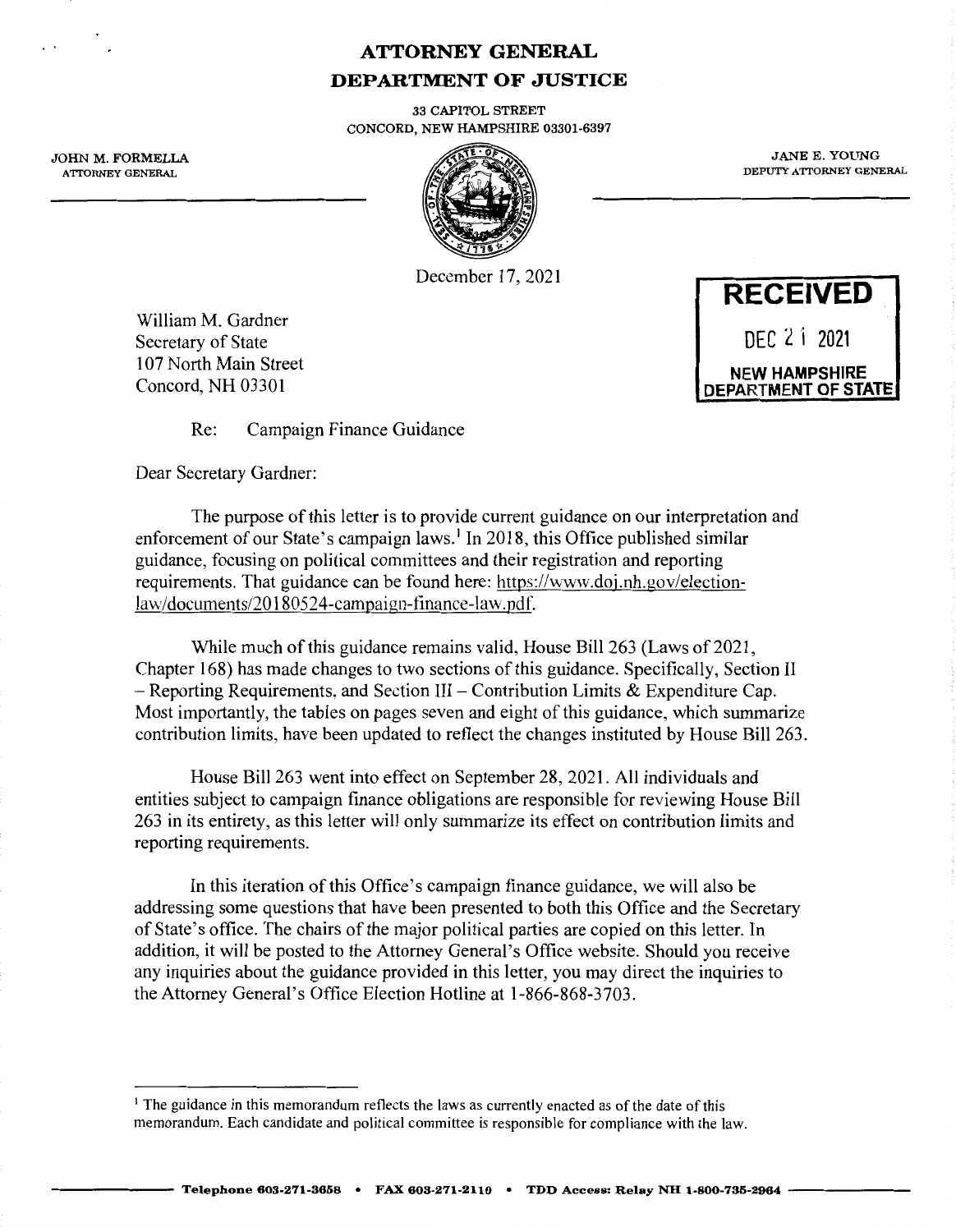## **1. How do New Hampshire's campaign finance laws regarding registration and reporting impact federal political action committees?**

### **Answer:**

A federal nonconnected<sup>2</sup> Political Action Committee ("PAC") is required to register as a New Hampshire political committee if it meets at least one of the criteria set forth in RSA 664:2, III, and report receipts and expenditures if that state committee's receipts or expenditure exceed the thresholds for filing statements of receipts and expenditures as set forth in RSA 664:6.

The FEC explicitly directs that such contributions are "subject to state law."

A nonconnected committee may use money raised for federal elections to make contributions to nonfederal candidates. **Donations to nonfederal candidates are subiect to state and local laws,** however, not the Federal Election Campaign Act. The committee must still disclose such contributions (as "Other Disbursements") in its FEC reports.

Supporting Nonfederal Candidates, available at: https://www.fec.gov/help-candidatesand-committees/making-disbursements-pac/supporting-nonfederal-candidatesnonconnected-pac/, last visited 9/29/2021 (emphasis added). See 52 U.S.C. 30125(e)l(B).

State regulation of candidates for federal office and connected committees is generally preempted by the Federal Election Campaign Act ("FECA"). FECA imposes limitations on the amount that certain federal committees may contribute. Consult the FECA and FEC guidance, available at: <https://www.fec.gov>/. Federal candidates/candidate committees may voluntarily register a New Hampshire political committee to promote the success or defeat of a state candidate or state measure. Such a committee must comply with the receipts and expenditures reporting required by RSA 664:6.

As a preliminary matter, the State takes no position on the federal accounting and reporting obligations of a federal PAC that registers a New Hampshire political committee. New Hampshire state law does not impose a specific accounting process for a federal nonconnected PAC that also exists as a New Hampshire political committee. While other accounting may comply with state law, to the extent permitted by federal law, it is permissible to maintain a separate accounting of the receipts and expenditures of the state political committee associated with the federal PAC that allows the state committee to fulfill its New Hampshire reporting obligations without reporting to New Hampshire all of the non-New Hampshire-related receipts and expenditures of the federal PAC.

<sup>&</sup>lt;sup>2</sup> "Nonconnected" is a federal term used by the FEC. Consult the FECA and FEC for guidance.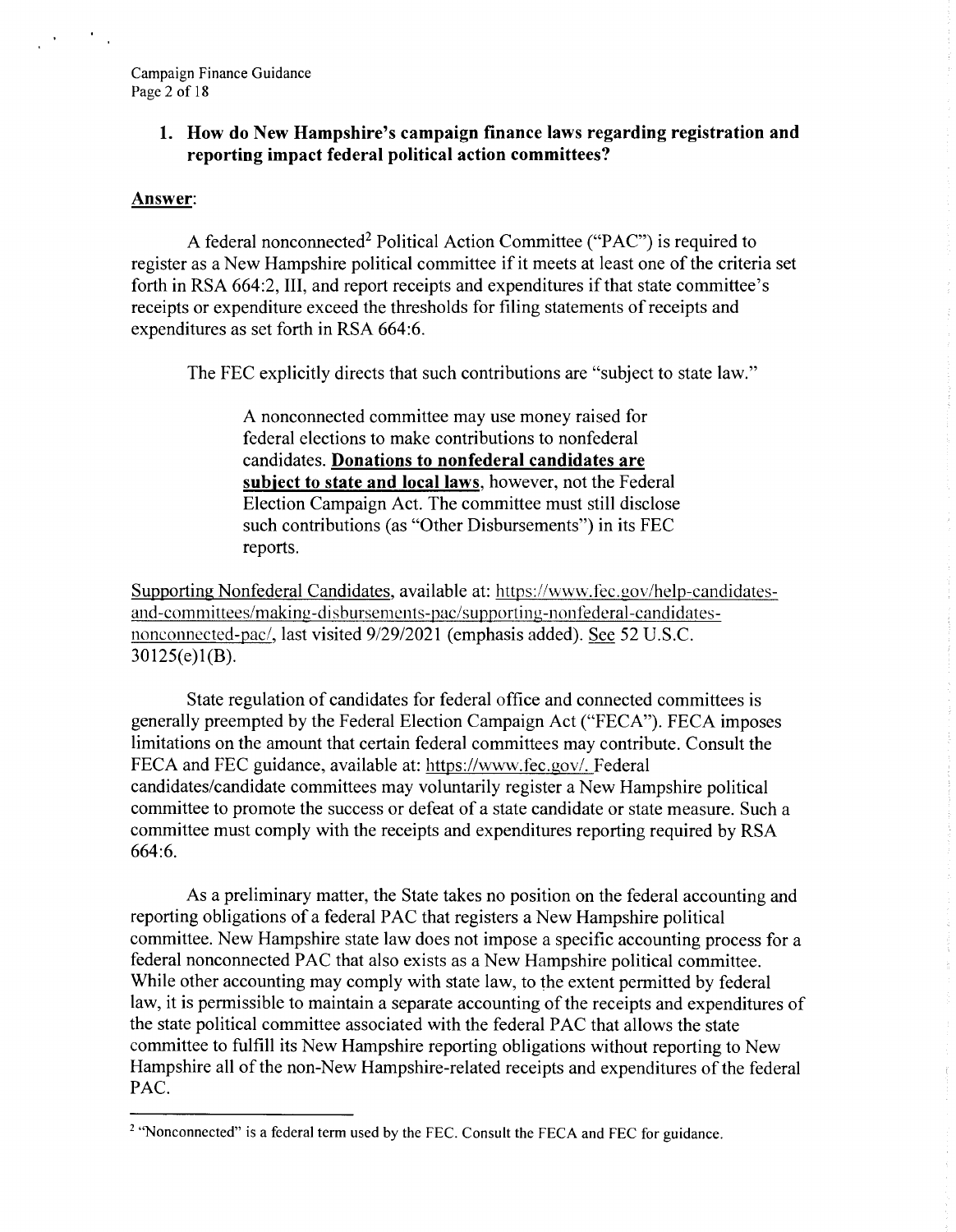Campaign Finance Guidance Page 3 of 18

For example, if a federal nonconnected PAC makes a contribution to a New Hampshire candidate or political committee it would be obligated to report all federal PAC donor and contribution information required under New Hampshire law. On the other hand, a federal nonconnected PAC that registers a state committee would only have to report contributions directly to the state committee, whether that is a transfer from the federal nonconnected PAC or other contributors. The state committee would not have to report contributions made to the federal nonconnected PAC.

### **2. How much can a political committee contribute?**

**Answer:** There is no contribution limit.

RSA 664:4 was recently amended by House Bill 263 (Laws of 2021, Chapter 168), which went into effect on September 28, 2021. The Bill removed any reference to "political committee" under RSA 664:4, V. Just as the law has not limited contributions by "political advocacy organizations" under RSA 664:4, V, with the removal of a reference to "political committees," this paragraph no longer limits political committee contributions.

RSA  $664:4$  states in relevant part  $-$ 

No contribution, whether tangible or intangible, shall be made to a candidate, a political committee, or political party, or in behalf of a candidate or political committee or political party, directly or indirectly, for the purpose of promoting the success or defeat of any candidate or political party at any state primary or general election:

- I. [Repealed.]
- II. By any partnership as such or by any partner acting in behalf of such partnership.
- III. By any labor union or group of labor unions, or by any officer, director, executive, agent or employee acting in behalf of such union or group of unions; or by any organization representing or affiliated with any such union or group of unions, or by any officer, director, executive, agent or employee acting in behalf of such organization.
- IV. [Repealed.]
- V. By any person (1) if in excess of \$5,000 in value to a candidate or candidate committee, except for contributions made by a candidate in behalf of his own candidacy, or in excess of \$10,000 in value to a political committee other than a political committee of a candidate, (2) if made anonymously or under a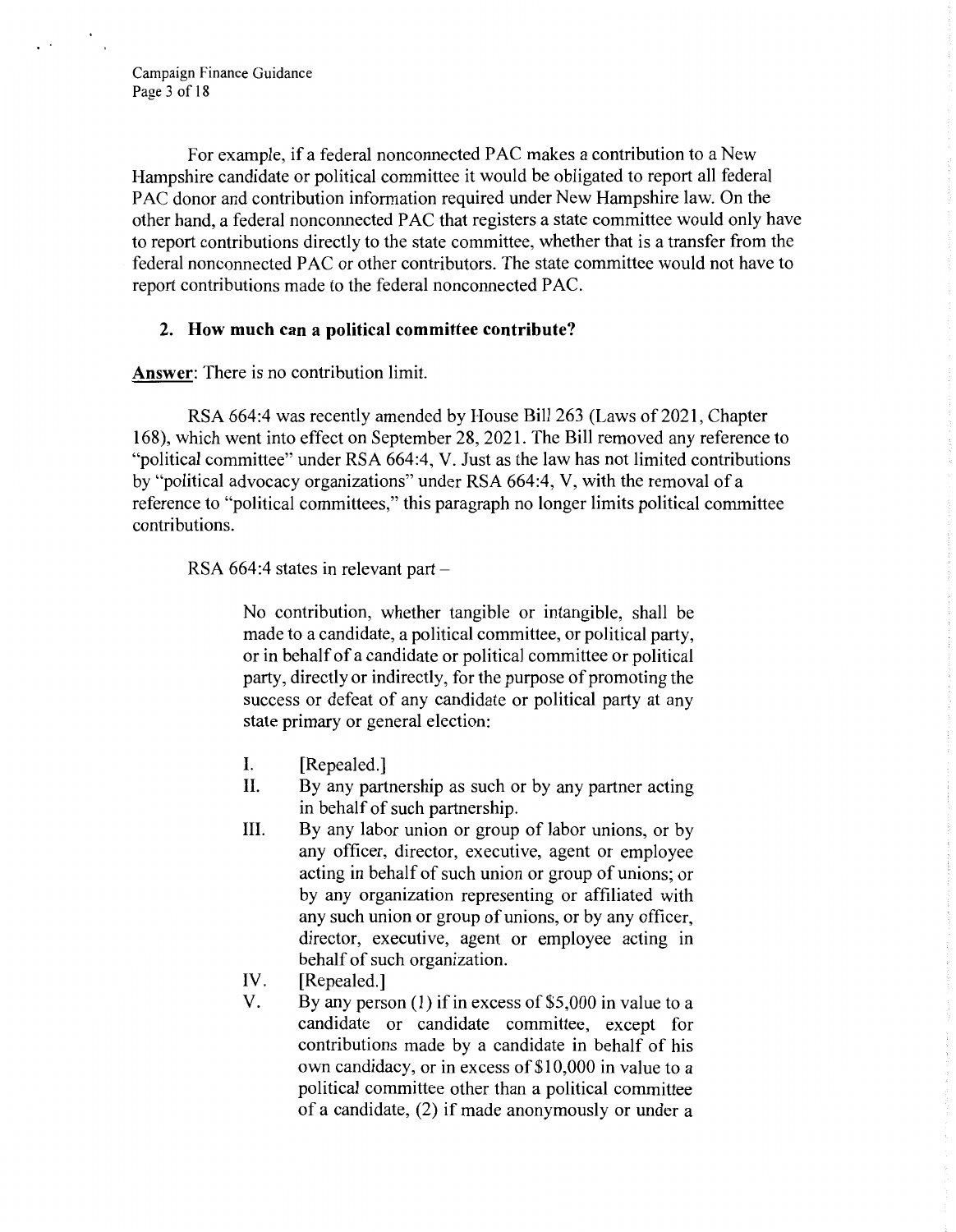Campaign Finance Guidance Page 4 of 18

> name not that of the donor, (3) if made in the guise of a loan,  $(4)$  if any other manner concealed,  $(5)$  if made without the knowledge and written consent of the candidate or his fiscal agent, a political committee or its treasurer, or not to any one of the same.

In the prior version of this statute, the law identified specific contributors under Paragraph V(1) *(i.e.* "any person" in the first clause versus "any person or any political committee" in the second clause).

By contrast, House Bill 263 has amended the two clauses of RSA 664:4, V(l) as follows:

| RSA $664:4$ , $V(1)$ – First Clause            |                                                 |  |  |  |
|------------------------------------------------|-------------------------------------------------|--|--|--|
| Before                                         | After                                           |  |  |  |
| "[A]ny person $(1)$ if in excess of \$5,000 in | "[A] ny person $(1)$ if in excess of \$5,000 in |  |  |  |
| value, except for contributions made by a      | value to a candidate or a candidate             |  |  |  |
| candidate in behalf of his own                 | committee, except for contributions made        |  |  |  |
| candidacy"                                     | by a candidate in behalf of his own             |  |  |  |
|                                                | candidacy"                                      |  |  |  |

| RSA $664:4$ , $V(1)$ – Second Clause                                                                                                                                                                                                                  |                                                                                                                     |  |  |  |
|-------------------------------------------------------------------------------------------------------------------------------------------------------------------------------------------------------------------------------------------------------|---------------------------------------------------------------------------------------------------------------------|--|--|--|
| Before                                                                                                                                                                                                                                                | After                                                                                                               |  |  |  |
| "or if in excess of $$1,000$ in value by<br>any person or by any political committee<br>to a candidate or a political committee<br>working on behalf of a candidate who<br>does not voluntarily agree to limit his<br>campaign expenditures and those | "or in excess of $$10,000$ in value to a<br>political committee other than a<br>political committee of a candidate" |  |  |  |
| expenditures made on his behalf"                                                                                                                                                                                                                      |                                                                                                                     |  |  |  |

We interpret these amendments to have the following effects, with the largest change appearing in RSA 664:4, V(l)'s second clause:

- 1. While the preamble of RSA 664:4 prohibits contributions to "a candidate, a political committee, or political party, or in behalf of a candidate or political committee or political party" according to the remaining provisions of this statute, the amendment to the first clause of Paragraph  $V(1)$  appears to narrow the scope of the \$5,000 contribution limit by a person to apply only to a candidate or a candidate committee.
- 2. The second clause raises the contribution limit by a person to a non-candidate political committee to \$10,000 per each phase of the election cycle (exploratory, primary, general). In addition, House Bill 263 also omits the distinguishing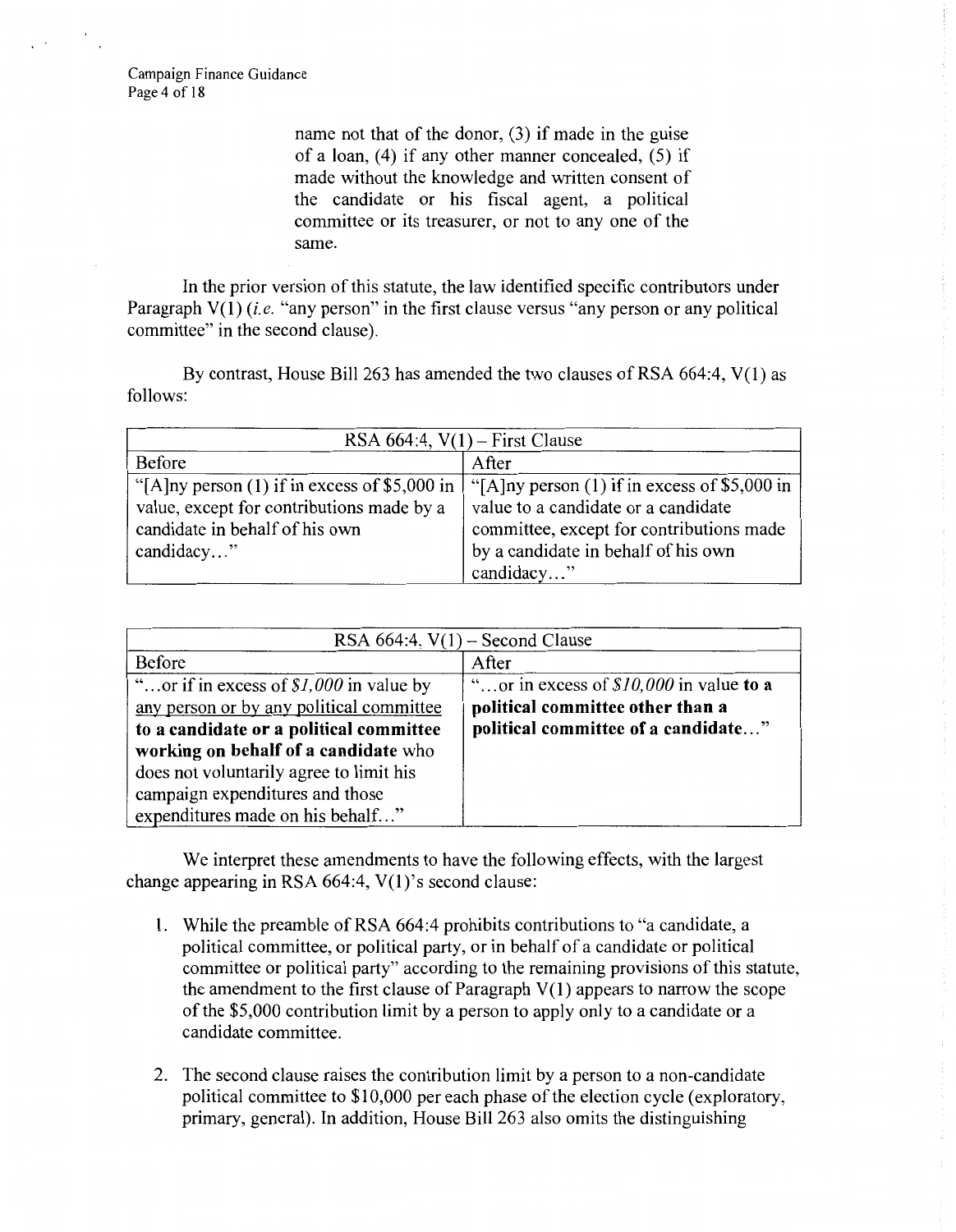language from the first clause of the contributor being "any person" or "any political committee." Finally, House Bill 263 also changes the identified recipient(s) of the limited contribution from both a candidate and a political committee working on behalf of a candidate, to any political committee except the political committee of a candidate.

Based on the forgoing, we have amended the summarizing tables that appeared in this Office's 2018 guidance. For the purposes of crafting the tables below, the analysis in this Office's 2018 guidance<sup>3</sup> regarding the contribution limits as they apply to the different phases of the election<sup>4</sup>, continues to apply and remains valid:

| Limits on Contributions made by a Person, Corporation, Partnership, or Union            |                                                                                           |                                                                                           |                                                                                           |                                                                                |  |  |
|-----------------------------------------------------------------------------------------|-------------------------------------------------------------------------------------------|-------------------------------------------------------------------------------------------|-------------------------------------------------------------------------------------------|--------------------------------------------------------------------------------|--|--|
|                                                                                         | <b>Maximum</b><br>amount that can<br>be contributed<br>during the<br>exploratory<br>phase | <b>Additional</b><br>maximum that<br>may be<br>contributed for<br>the Primary<br>Election | Additional<br>maximum<br>amount that may<br>be contributed<br>for the General<br>Election | <b>Total Maximum</b><br>amount of<br>contributions<br>over all three<br>phases |  |  |
| <b>Contributed to:</b>                                                                  |                                                                                           |                                                                                           |                                                                                           | massang a                                                                      |  |  |
| Candidate or<br>Candidate<br>Committee                                                  | \$5,000                                                                                   | \$5,000                                                                                   | \$5,000                                                                                   | \$15,000                                                                       |  |  |
| \$10,000<br>Non-Candidate<br><b>Political</b><br>Committee or<br><b>Political Party</b> |                                                                                           | \$10,000                                                                                  | \$10,000                                                                                  | \$30,000                                                                       |  |  |
| <b>Political</b><br>Advocacy<br>Organization                                            | Unlimited                                                                                 | Unlimited                                                                                 | Unlimited                                                                                 | Unlimited                                                                      |  |  |

Additionally, if candidates decide not to create and register any type of committee, but then make contributions, then those contributions are made as a "person" and are bound by the limits as described above. RSA 664:4, V, references a candidate as a subcategory of "person:" "By any person (1) if in excess of \$5,000 in value, except for contributions made by a candidate in behalf of his own candidacy." RSA 664:4, V, emphasis added. That means that a candidate contributing w:ithout a committee would be subject to contribution limitations, but a candidate that contributed through a candidate or

<sup>&</sup>lt;sup>3</sup> Letter to Secretary of State William M. Gardner, May 24, 2018, Pgs. 6-7.

<sup>4</sup>The Attorney General has historically recognized there to be an exploratory phase as well as primary and general election phases in each election cycle. As we have previously stated, if the Legislature disagrees with this determination, it must adopt amendments to law to explicitly address the existence of the exploratory phase. Letter to Secretary of State William M. Gardner, January I8, 2000. The written testimony of House Bill 263 's primary sponsor expresses an intent to eliminate the exploratory phase, but the Bill lacks any language to effectuate this intent.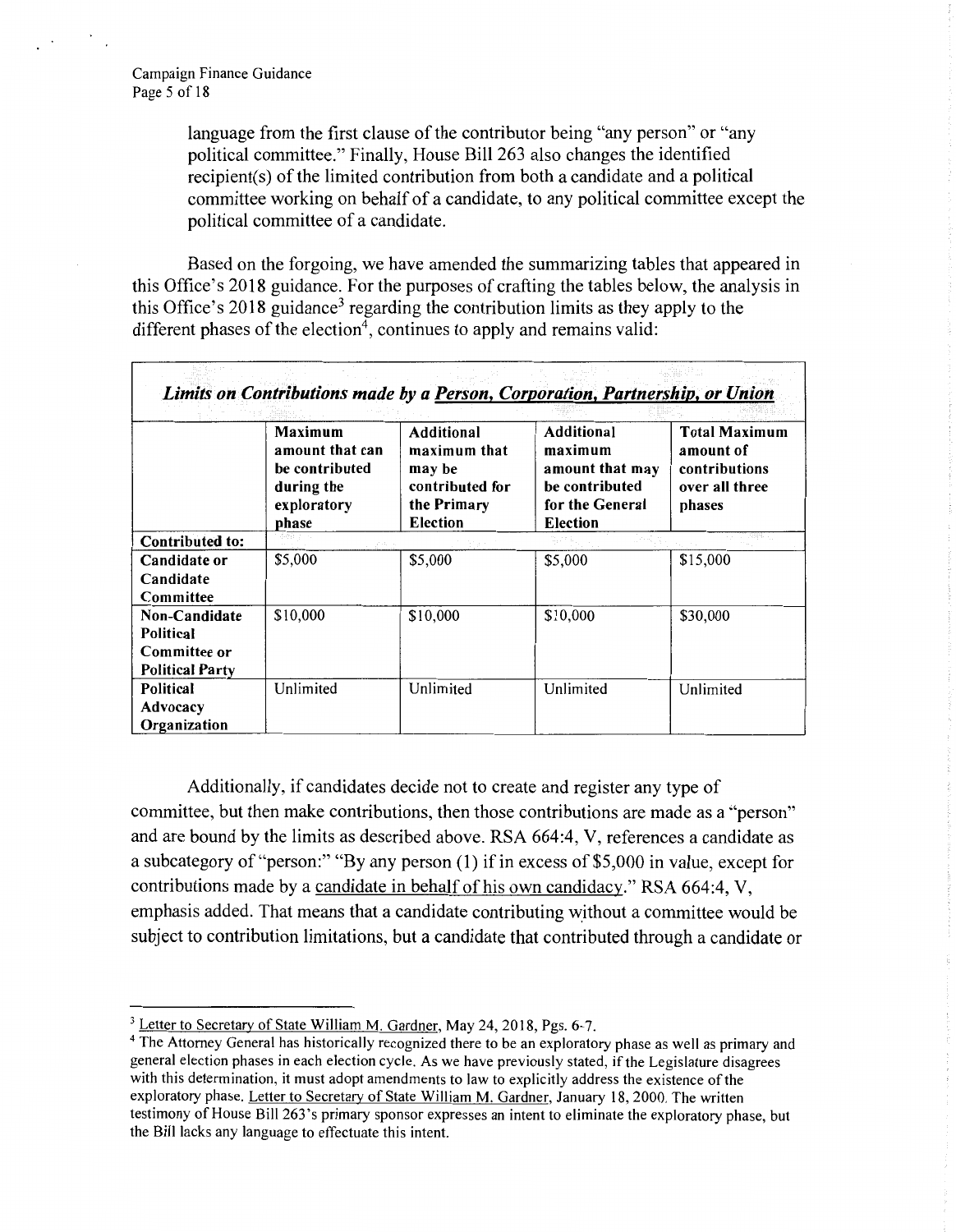#### Campaign Finance Guidance Page 6 of 18

non-candidate political committee would be able to make unlimited contributions, as discussed in the next section.

### *Limits on Contributions made by Candidate and Non-Candidate Political Committees*

Due to the amendment's removal of "any person" or "any political committee as the identified contributors from the second clause, it now reads as follows: (Prohibiting contributions) "[b ]y any person in excess of \$10,000 in value to a political committee other than a political committee of a candidate..."<sup>5</sup> Thus, the below table illustrates the law, following House Bill 263's, amendment with both a candidate committee and noncandidate political committee as the contributor.

|                                                                                    | Limits on Contributions made by Candidate and Non-Candidate Political                     | <b>Committees</b>                                                                                |                                                                                                         |                                                                                |
|------------------------------------------------------------------------------------|-------------------------------------------------------------------------------------------|--------------------------------------------------------------------------------------------------|---------------------------------------------------------------------------------------------------------|--------------------------------------------------------------------------------|
|                                                                                    | <b>Maximum</b><br>amount that can<br>be contributed<br>during the<br>exploratory<br>phase | <b>Additional</b><br>maximum that<br>may be<br>contributed for<br>the Primary<br><b>Election</b> | <b>Additional</b><br>maximum<br>amount that may<br>be contributed<br>for the General<br><b>Election</b> | <b>Total Maximum</b><br>amount of<br>contributions<br>over all three<br>phases |
| <b>Contributed to:</b>                                                             |                                                                                           |                                                                                                  |                                                                                                         |                                                                                |
| Candidate or<br>Candidate<br>Committee                                             | Unlimited                                                                                 | Unlimited                                                                                        | Unlimited                                                                                               | Unlimited                                                                      |
| <b>Non-Candidate</b><br><b>Political</b><br>Committee or<br><b>Political Party</b> | Unlimited                                                                                 | Unlimited                                                                                        | Unlimited                                                                                               | Unlimited                                                                      |
| <b>Political</b><br>Advocacy<br>Organization                                       | Unlimited                                                                                 | Unlimited                                                                                        | Unlimited                                                                                               | Unlimited                                                                      |

## **3. What are the campaign finance obligations of contribution aggregation services?**

**Answer:** It depends on the nature of the service provided.

RSA 664:2, III defines what constitutes a "political committee." It states in relevant part, that a political committee is:

(a) Any organization of2 or more persons that promotes the success or defeat of a candidate or candidates or measure or measures, including the political committee of a political party;

*<sup>5</sup>*The law as understood by this Office, has historically distinguished between a "person" and a "political committee" for the purposes of campaign finance. See Letter to Secretary of State William M. Gardner, May 24, 2018, Fn. 2. See also RSA 664:4, eff. Aug. 7, 2011.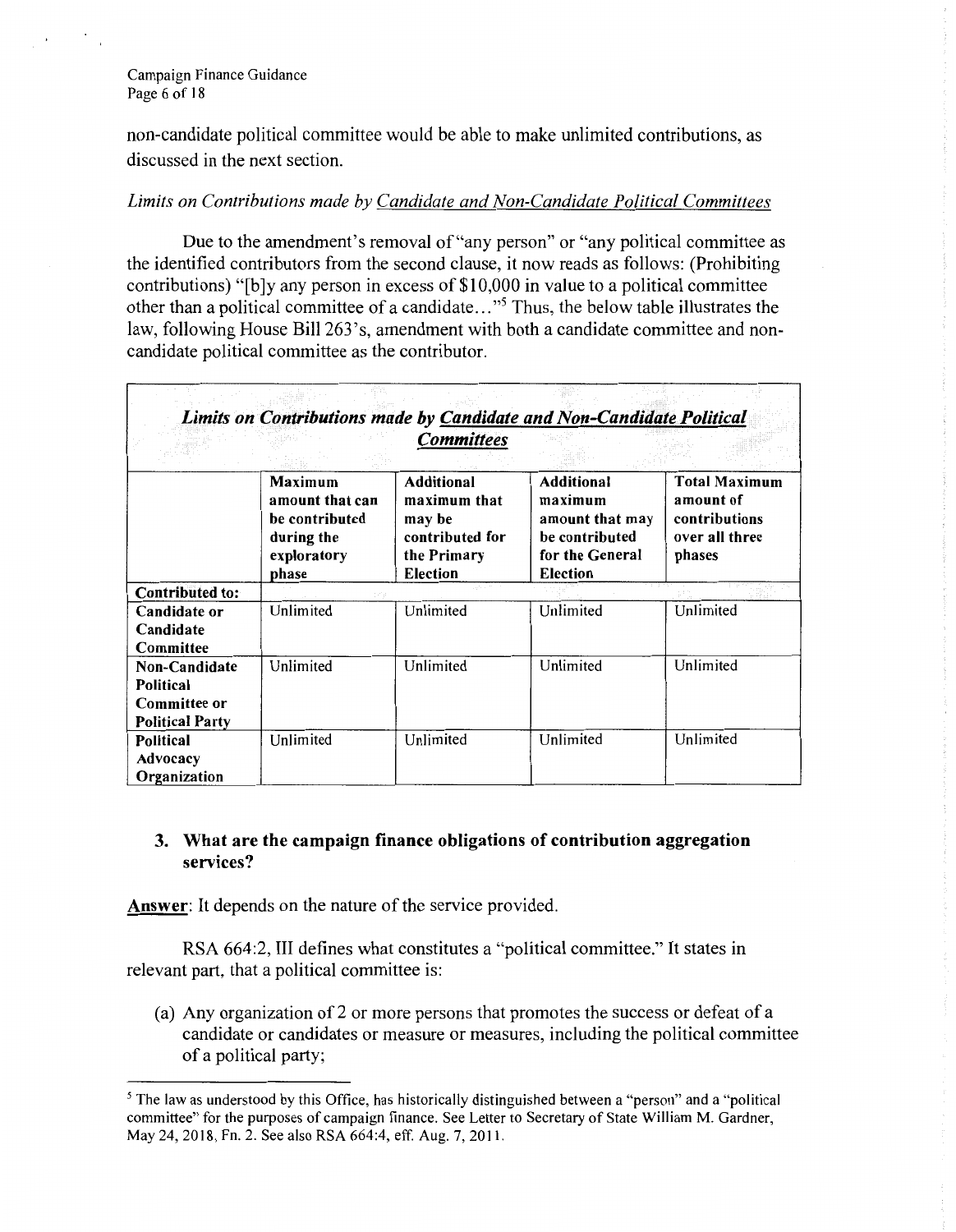- (b) Any segregated fund established by any organization the purpose of which is to promote the success or defeat of a candidate or candidates or measure or measures;
- (c) Any organization that has as its major purpose to promote the success or defeat of a candidate or candidates or measure or measures and whose receipts or expenditures total \$2,500 or more in a calendar year for that purpose;
- (d) Any organization that does not have as its major purpose to promote the success or defeat of a candidate or candidates or measure or measures but that makes expenditures that total \$5,000 or more in a calendar year<sup>6</sup>; or
- (e) Any segregated fund that is voluntarily registered with the secretary of state for the purpose of reporting its receipts and expenditures under this chapter or any organization that voluntarily registers with the secretary of state, without regard to whether such segregated fund or organization meets the receipt or expenditure thresholds described in this paragraph.

This Office is aware that there are online services that provide a platform for candidates to fundraise. Contributors can go to the website and view candidates who have signed up for the service. From there, a contributor can choose which candidate ( or candidates) to make a contribution to.

It is worth noting here that federal law and case law have ruled on other forms of contributions made by an individual, through a third-party, to a candidate. So-called "pass-through contributions," meaning soliciting individuals to contribute to a particular candidate with the promise to reimburse the contributor, are prohibited. U.S. v. Danielczyk, 788 F. Supp. 2d 472, 485 (E.D. Va.). Federal law also prohibits contributions in the name of another. 52 U.S.C.A. § 30122 ("No person shall make a contribution in the name of another person or knowingly permit his name to be used to effect such a contribution, and no person shall knowingly accept a contribution made by one person in the name of another person.") See U.S. v. Kanchanaklak, 192 F.3d 1037, 1042-43 (D.C. Cir., 1999) (Discussing the reporting requirements for the true sources of "soft money donations.") See also U.S. v. Boender, 691 F. Supp. 2d 833, 838 (N.D. Ill. 2010) (Holding that federal law prohibits "conduit contributions," where an individual gives money to nominal donors, who in tum actually contribute the money to a candidate.)

For the purpose of our analysis, the critical factor is determining who has *control*  over the contribution after it is made by the contributor. Specifically, the question is who actually decides how the contribution is used. The answer to this question will establish whether the aggregating third-party is a "political committee" within the meaning of RSA 664:2, III, and thus, whether it is subject to registration and reporting requirements under Chapter 664.

 $6$  In a letter to Senator Donna Soucy dated February 14, 2019, this Office determined that RSA 664:2, III(d) raised significant constitutional issues that would hinder its enforcement as it pertains to political committee registration requirements. It was determined that unless those issues were resolved, RSA 664:2, III(d) was unenforceable. Attachment A.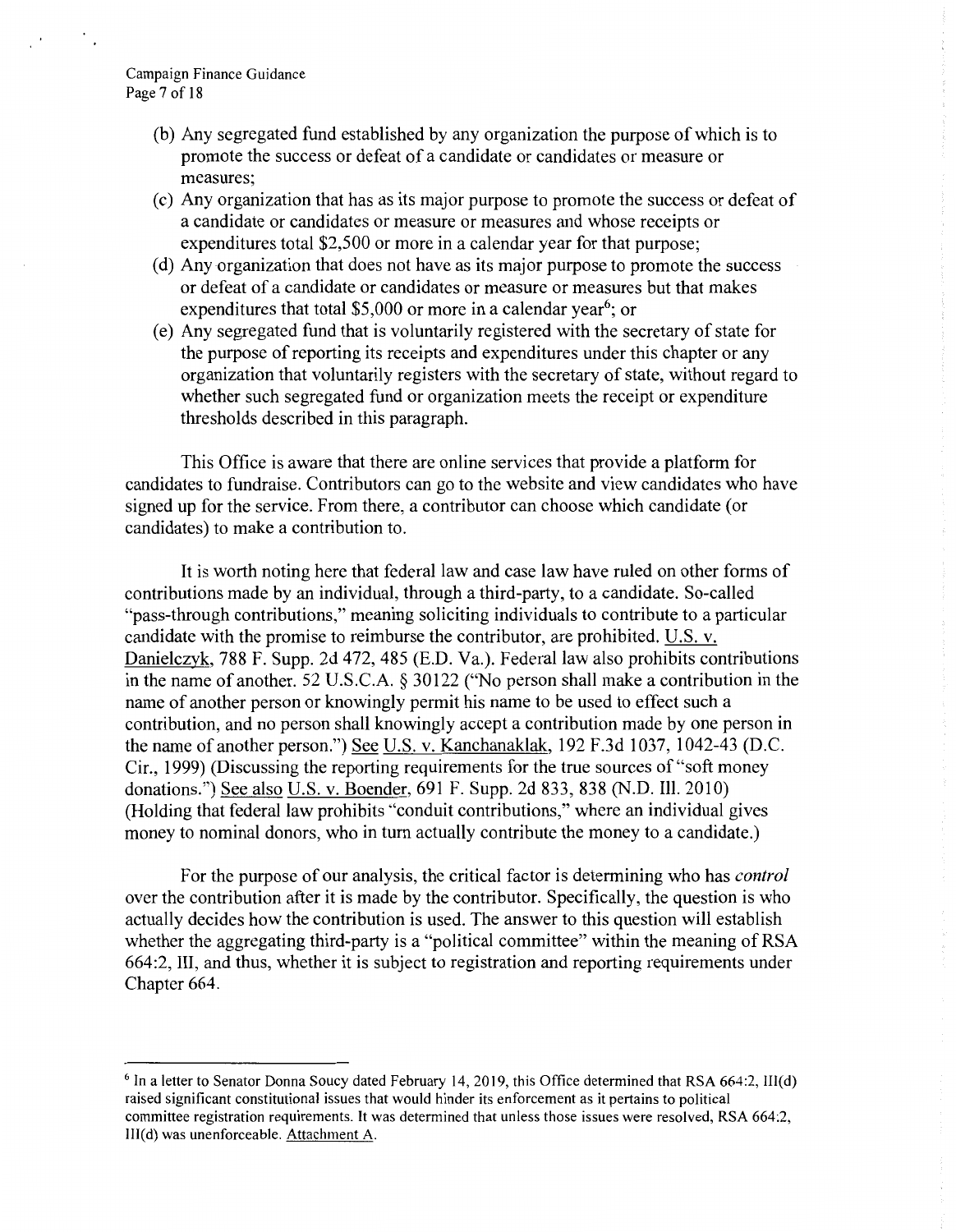#### Campaign Finance Guidance Page 8 of 18

If the contributor decides to make a contribution using the aggregating thirdparty's service, and the third-party does not have any autonomy to choose how that contribution is spent, then the third-party merely constitutes a processing entity in much the same way as a payment processor would facilitate transactions between a consumer and retailer. The payment processor is not a "buyer" or "seller" in the transaction, in much the same way as the aggregating third-party is not a "contributor" or "recipient/candidate" in political advocacy. By relaying the contributor's contribution to the contributor's chosen candidate, the third-party is not promoting the success or defeat of said candidate. Therefore, in this situation, the third-party would not constitute a "political committee" and would not be subject to the registration and reporting requirements.

By contrast, if an aggregating third-party solicits contributions, but decides how the money is spent, it is likely the entity would trigger one of the definitions of "political committee" under RSA 664:2, III.

For example, consider the case of a contributor who makes a contribution to a third-party with no mechanism, document, or direction to the third-party on which candidate (or candidates) the money should be contributed to. In such a case, if the entity in tum, uses the contribution to donate to a particular candidate, or help fund a group supporting/opposing a measure, the entity would qualify as a "political committee" and must comply with the registration and reporting requirements under Chapter 664.

The determination of whether an aggregating third-party constitutes a political committee within the statutory definition is a fact-based analysis, which must be evaluated on a case-by-case basis.

It is important to note that even where an aggregating third-party does not constitute a political committee, the recipient of the contribution must report the full amount contributed and report any processing fee as an expenditure. For example:

- Donor contributes \$100 to Candidate A through an aggregating thirdparty;
- The aggregating third-party charges 10% as a processing fee;
- Candidate A must report:
	- o Receipt: \$100; and
	- o Expenditure: \$10.

## **4. What are the registration and reporting requirements for those candidates who use "slate pages?"**

**Answer:** This question is related to Question #3 and its analysis, and shall be answered according!y.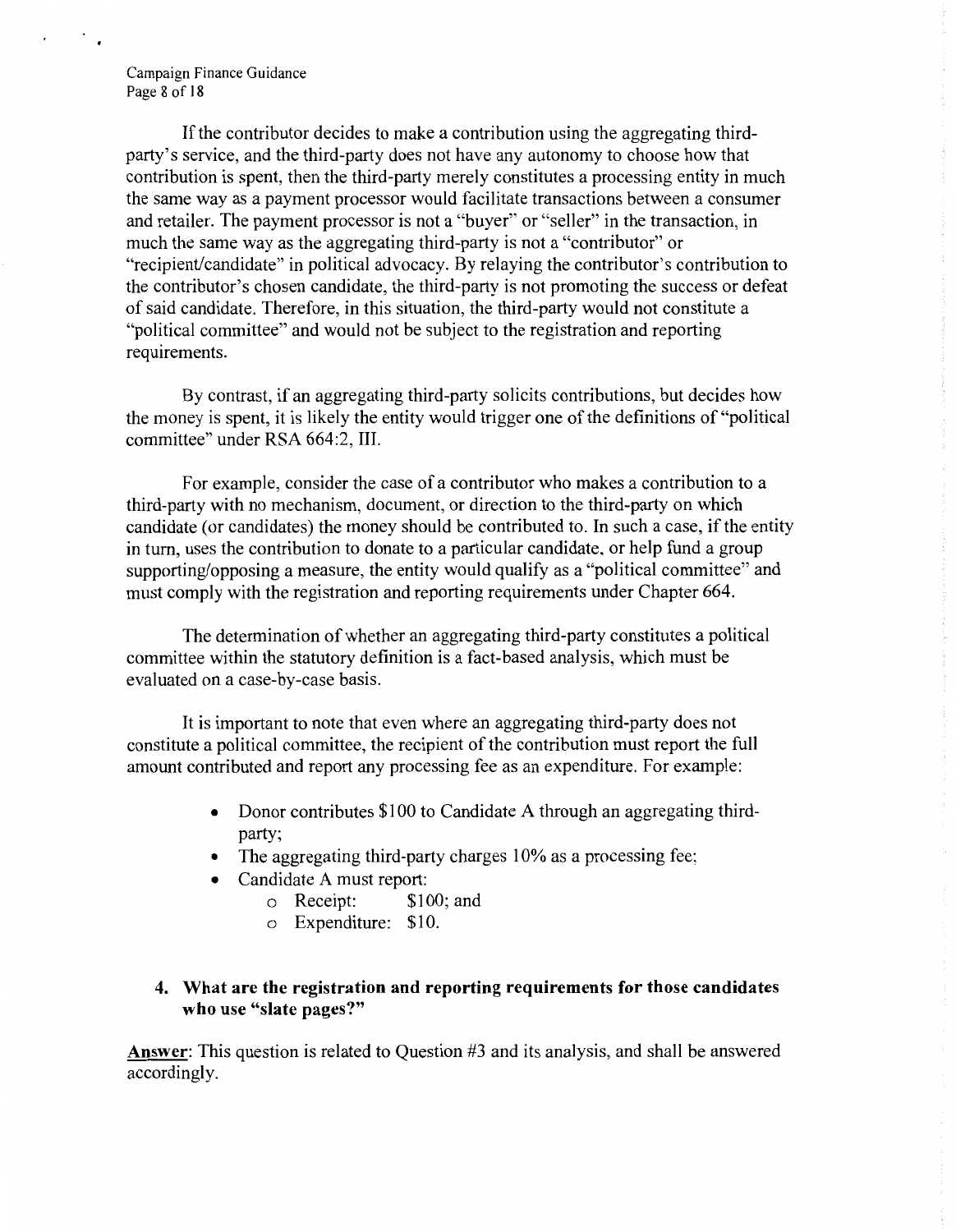#### Campaign Finance Guidance Page 9 of 18

First, we understand that a "slate page" is a service offered by some contribution aggregation websites described in Question #3. A "slate page" would feature multiple candidates that would divide any contribution made through the slate page among the listed candidates. *(i.e.* A \$IO contribution to a slate page of five candidates would result in \$2 being received by each of the listed candidates).

New Hampshire's laws do not make explicit reference to slate pages or joint fundraising. Joint fundraising activities may constitute "in kind" contributions under our current campaign finance law if there is disproportionate distribution of contributions and expenditures related to the joint fundraising.

Black's Law Dictionary defines "in kind" as "[i]n goods or services rather than money <payment in cash or in kind>."

RSA 664:2, VIII defines "contribution" as "a payment, gift, subscription, assessment, contract, payment for services, dues advance, forbearance or loan to a candidate or political committee made for the purpose of influencing the nomination or election of any candidate." (Emphasis added.) '"Contributions' shall include the use of any thing of value." RSA 664:2, VIII.

RSA 664:2, IX defines "expenditure" as "the disbursement of money or thing of value or the making of a legally binding commitment to make such a disbursement in the future or the transfer of funds by a political committee to another political committee or to a candidate for the purpose of promoting the success or defeat of a candidate or candidates or measure or measures." (Emphasis added.)

Any payment by candidates who work together (hereafter referred to as the "participants") to a service provider to purchase a slate page would constitute an expenditure. As such, each participant would have to report their share of the payment to purchase said slate page as an expenditure provided it qualifies as a reportable expenditure under RSA  $664:6$ .<sup>7</sup> (Refer to Question #8 below for further discussion.)

However, a more comprehensive analysis must be conducted to determine whether the creation or promotion of a slate page constitutes a contribution and/or an expenditure between each of the participants. This analysis is largely based on the participants' share of receipts of contributions from the slate page.

If participants are basing their share of receipts of contributions solicited by the slate page based on the proportion they have spent on the service's cost, we believe that no benefit has been exchanged among the participants. Therefore, the participants would not be required to report anything except:

<sup>7</sup>Similarly, if a political committee or political advocacy organization created a slate page in support of particular candidates, these entities would be required to report their payment to the service provider as an expenditure.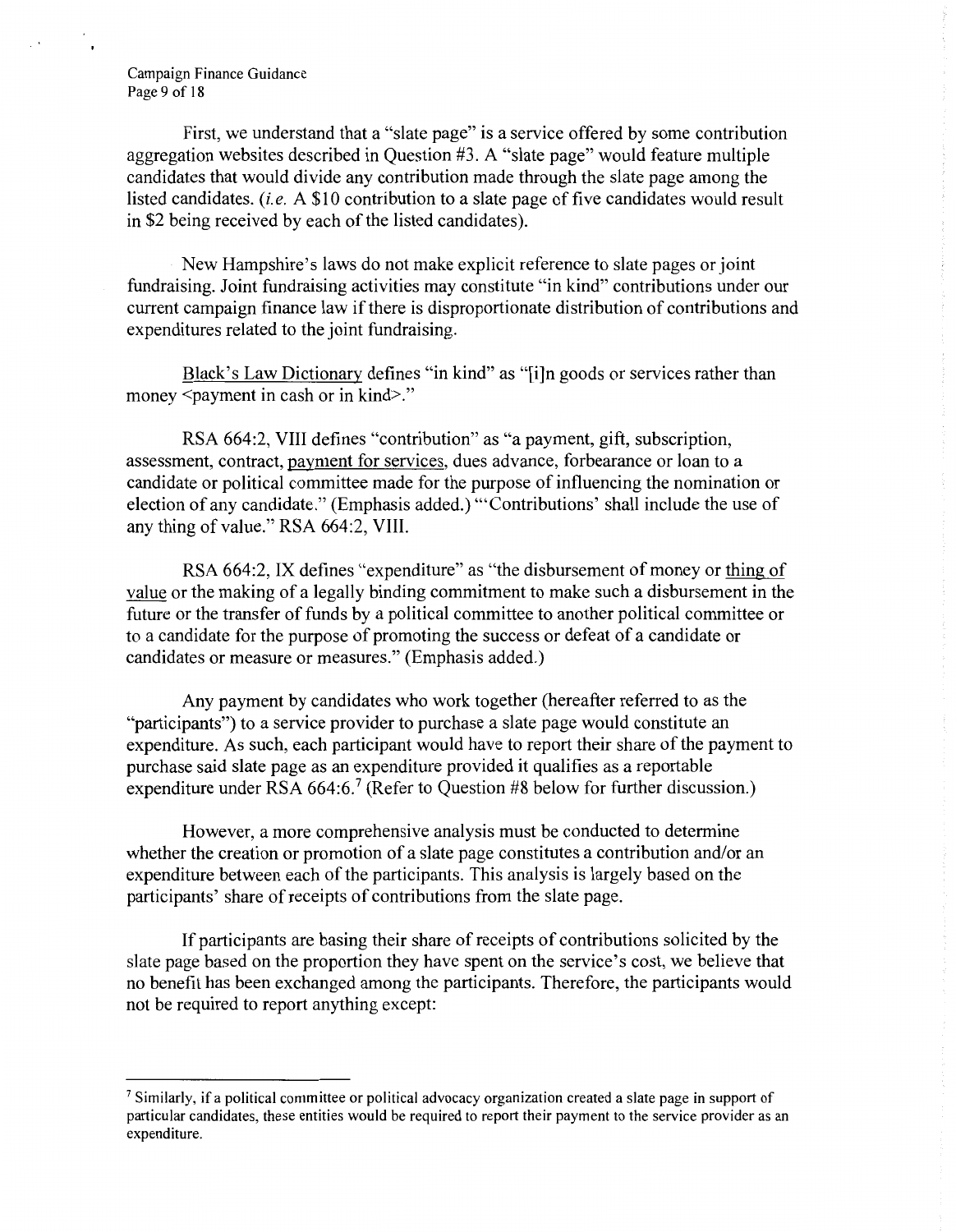#### Campaign Finance Guidance Page 10 of 18

- I. Their direct expenditure (or payment) to the service provider for the cost ofthe slate page; and
- 2. Their receipts from contributors who use the slate page itself.

If the contributions (or the benefit of the service) is not the same percentage distribution as the cost of the service per participant, then it would constitute an in kind contribution, and trigger reporting of receipts and expenditures between the participants.

The ultimate objective of the statements of receipts and expenditures is to ensure transparency, and to allow the public to identify who is receiving campaign funds, where those receipts come from, and how said campaign funds are ultimately spent.

In that spirit, this Office suggests as a best practice relative to slate pages, that the participants utilize an addendum or some form of log submitted alongside the traditional statement of receipts and expenditures. This addendum or log could be used to, in greater detail, explain who the reporting candidate has participated with in creating and promoting a slate page, the cost of the slate page, how that cost was allocated among the participants, and the benefit ultimately conveyed to each participant.

It is important to note that the slate page service provider must gather sufficient information from each donor to properly provide each candidate recipient with the information required by RSA 664:6, 664:6-a, and RSA 664:7. This is critical to ensure that contribution limits are not circumvented by a donor who attempts to make both a direct contribution to a candidate as well as a contribution to a slate page the donor's chosen candidate is listed on.

To illustrate this we offer the below example.

**Note:** This example utilizes smaller numbers to more easily convey the intended best practice, and does not reflect the actual threshold values for reporting of receipts and expenditures. This is discussed in greater detail under Question #8 below.

- Four participants agree to purchase a slate page from a service provider: Participant A; Participant B; Participant C; and Participant D.
- The four participants will divide the slate page proceeds evenly.
- The cost of the slate page is  $$100$ .
- As a result, were costs shared equally, each participant's share of the service cost is \$25.
- However, the participants agree to divide the cost based on the offices each participant is running for:
	- o Participant A (Candidate for Senate): \$40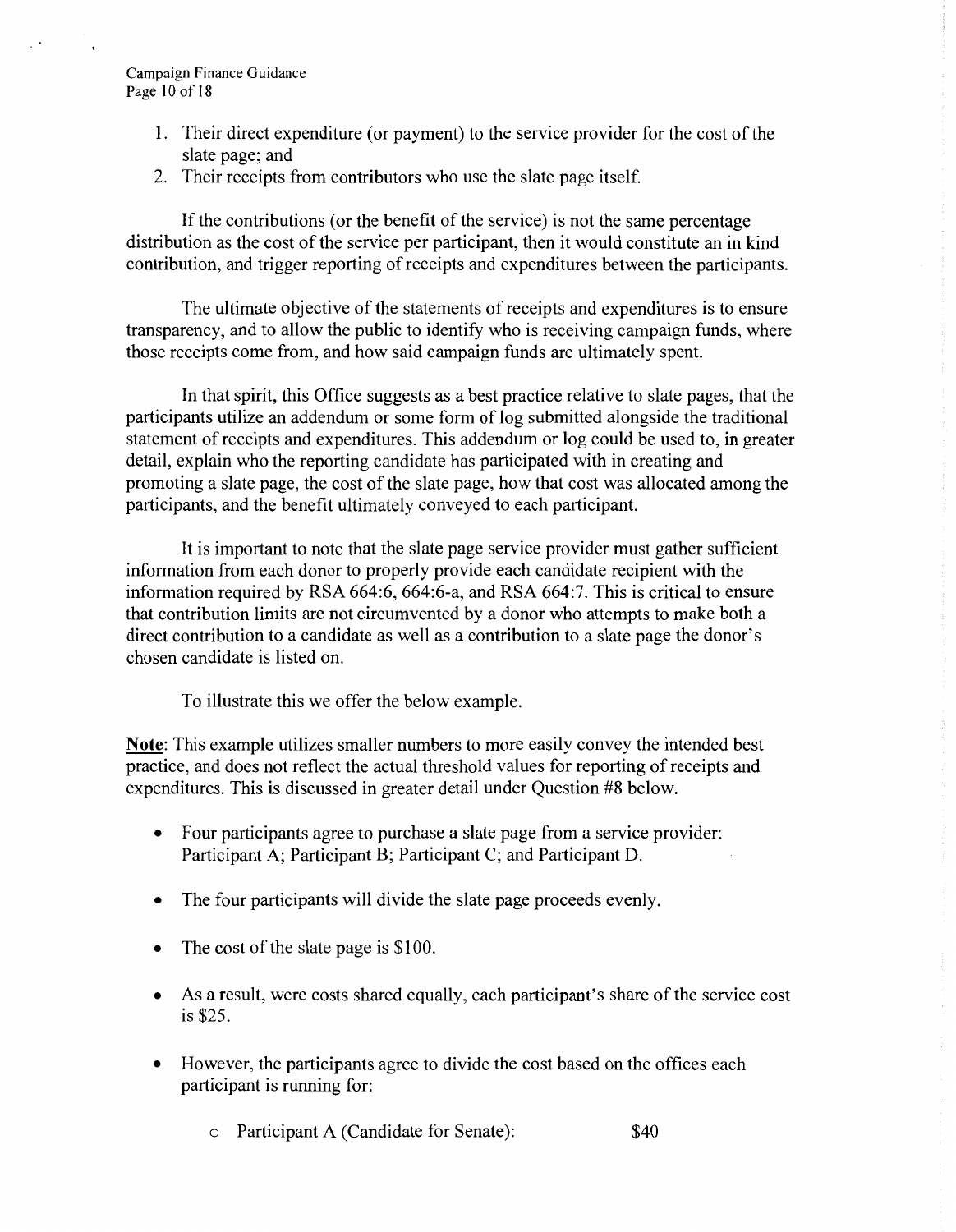Campaign Finance Guidance Page 11 of 18

| $\circ$ Participant B (Candidate for House):            | <b>\$40</b>  |
|---------------------------------------------------------|--------------|
| $\circ$ Participant C (Candidate for Register Deeds):   | <b>S10</b>   |
| $\circ$ Derticipent D (Candidate for Degister Probate). | <b>C</b> 1 0 |

- $\circ$  Participant D (Candidate for Register Probate):  $\frac{$10}{10}$ **Total:** \$100
- As a result, the following equation could be used by participants when calculating their contributions between and receipts from one another:

[Share of Service Cost]- [Participants' Actual Expenditure for Service]= Benefit provided to or received from other participants.

- Using this equation in the context of this example, would result in the following:
	- o Participant A
		- $$25 $40 = -15$
	- In this equation \$25 represents the potential equal cost distribution across four candidates. In other words, a quarter or  $25%$  of the total cost of the service.
- This means that Participant A has provided a benefit of \$15 to other participants who have paid less of the service cost. In other words, Participant A has provided a benefit of \$7.50 each to Participants C and D.
- Participant A should record an expenditure to Participant C of \$7 .50 and an expenditure to Participant D of \$7.50.
- Participant A would not record an expenditure to Participant B because no benefit has been conveyed on account of Participant B paying the same amount of the cost.
- Both Participants C and D would report a receipt from Participant A of \$7.50.
- Similarly, both Participants C and D would report a receipt from Participant B of \$7.50. This is reflected in the equation below.
	- $\$25 \$10 = \$15$
- This means Participant C has received a benefit of \$15 from the other participants who have paid more of the service cost. In other words, Participant C has received a benefit of \$7.50 each from Participants A and B.
- Participant C would not record a receipt from Participant D because they have paid the same amount of the cost for the slate page.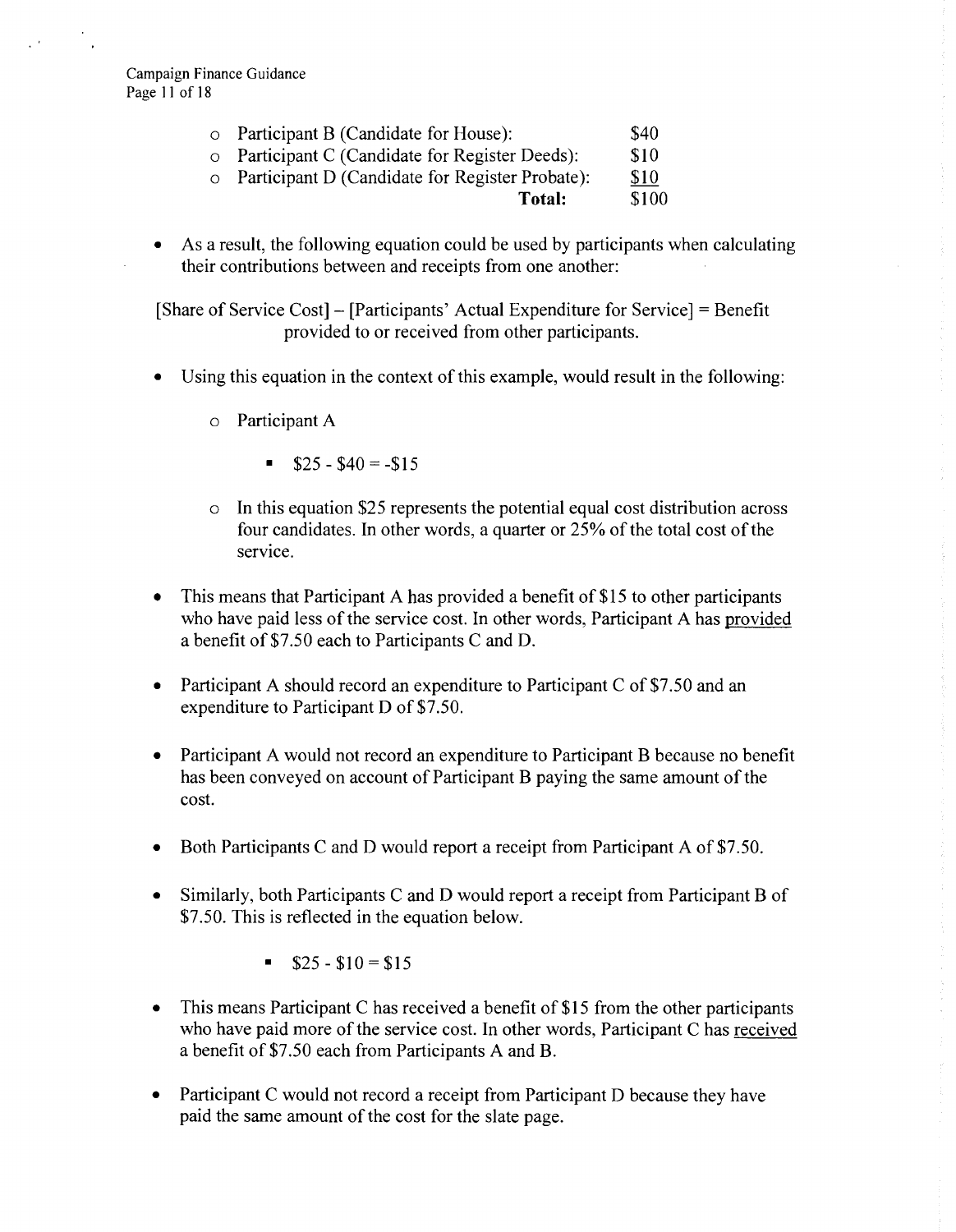Campaign Finance Guidance Page 12 of 18

- The following would be the values reported by all participants on their respective Statements of Receipts and Expenditures:
	- o Participant A
		- *Expenditures* 
			- \$40 to service provider;
			- \$7.50 in-kind to Participant C;
			- \$7.50 in-kind to Participant D.
	- o Participant B
		- *Expenditures* 
			- \$40 to service provider;
			- \$7.50 in-kind to Participant C;
			- \$7.50 in-kind to Participant D.
	- o Participant C
		- *Expenditure* 
			- \$10 to service provider.
		- *Receipts* 
			- \$7.50 in-kind from Participant A;
			- \$7.50 in-kind from Participant B.
	- o Participant D
		- *Expenditure* 
			- \$10 to service provider.
		- *Receipts* 
			- \$7.50 in-kind from Participant A;
			- \$7.50 in-kind from Participant B.

Participants A, B, C, and D are responsible for reporting each donor and the proportion of each contribution the reporting participant received through the slate page.

Although there may be reporting obligations related to the participants who utilize slate pages, our analysis for whether the service provider is subject to registration and reporting requirements in this context, follows the analysis under Question #3 above.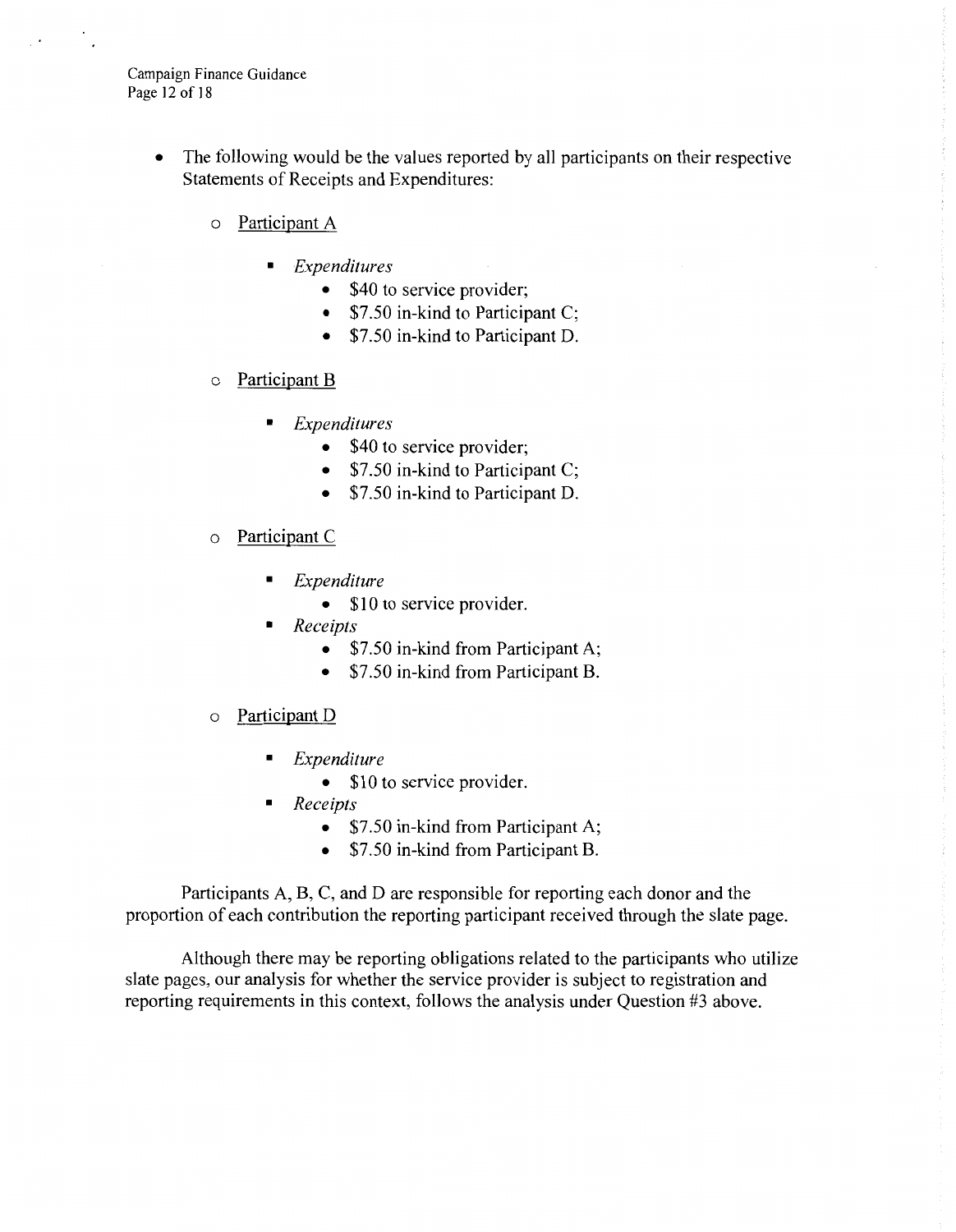### **5. Are political advocacy organizations subject to the contribution limits imposed by RSA 664:4?**

**Answer:** No. Throughout Chapter 664, the law uses specific language to identify those entities that may be engaged in campaign finance and political advocacy. This is evident under RSA 664:2, III and XXII, where the law establishes separate provisions for what constitutes a "political committee" and what constitutes a "political advocacy organization."

RSA 664:2 was amended in 2014 through Senate Bill 120, and introduced the term "political advocacy organization." The Law specifically imposes registration and reporting requirements upon this new entity. It did not however, enact any amendments to RSA 664:4 to impose contribution limits on political advocacy organizations.

However under RSA  $664:4$ , V – which outlines contribution limits – most recently amended in 2021, the law now only makes reference to "any person" and "political committee[s]."

Senate Bill 120 created a new entity and imposed registration and reporting requirements upon political advocacy organizations, but did not impose contribution limits on them.<sup>8</sup>

In the absence of explicit, contrary statutory language, the Attorney General's interpretation protects the constitutional, First Amendment right to political communication. See Citizens United v. Federal Election Com'n, 558 U.S. 310, 327 (U.S. 2010) ("First Amendment standards, however, must give the benefit of any doubt to protecting rather than stifling speech.") (Internal quotations omitted.)

It is because of this rationale that this Office declines to engage in an analysis of whether to extend the term "any person" to encompass a political advocacy organization. Doing so would likely invite constitutional challenges under Buckley and its progeny. See Citizens United 558 U.S. at 365 ("No sufficient governmental interest justifies limits on the political speech of nonprofit or for-profit corporations.")

This Office also recognizes that given the current construction of the terms "political committee" and "political advocacy organization," there is significant, and often confusing, overlap between the two entities, which may lead some to conclude that they are functionally equivalent to one another.

For example, an organization that pays for a communication that is functionally equivalent to express advocacy (or "political advocacy organization") may also constitute an entity that "has as its major purpose to promote the successor defeat of a candidate or candidates or measure or measures" (or "political committee"). See RSA 664:2, III(c).

<sup>8</sup>In the House Calendar dated May 9, 2014, the following comment on Senate Bill 120 is provided by Rep. Gary Richardson regarding the purpose of the bill: "The committee amendment creates a new category of "political advocacy organization"..." See Attachment B.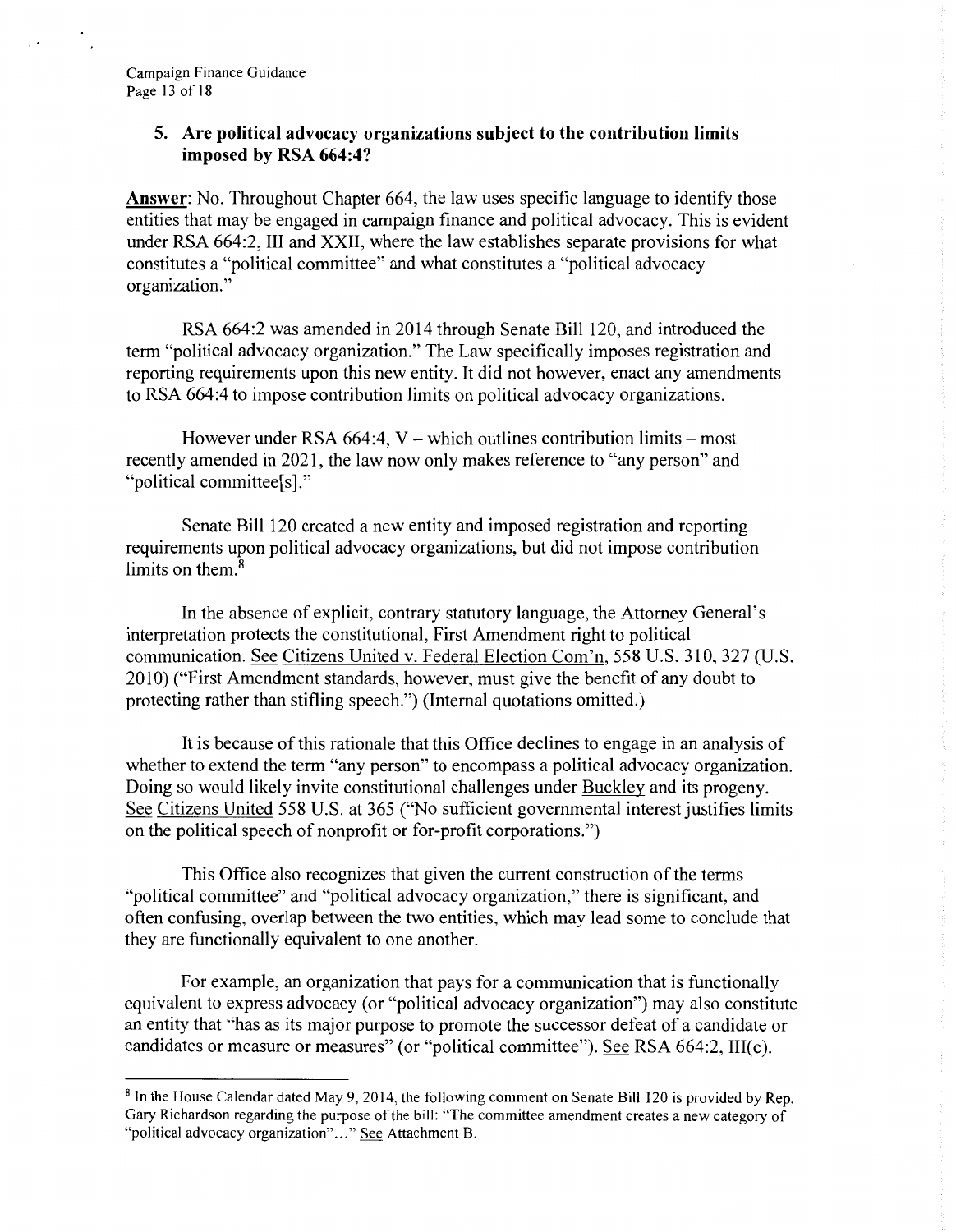## **6. When do campaign materials** (i.e. **lawn signs, mailers, etc.) need to contain the identification information required by RSA 664:14?**

**Answer:** RSA 664:2, VI defines political advertising as any communication, including buttons or printed material attached to motor vehicles, which expressly or implicitly advocates the success or defeat of any party, measure or person at any election.

With respect to implicit advocacy, as referenced in RSA 664:2 and implemented through RSA 664:14, the United States District Court for New Hampshire held that the term "implicitly" was unconstitutional. Stenson v. McLaughlin, No. CIV. 00-514-JD, 2001 WL 1033614, at \*7 (D.N.H. Aug. 24, 2001). As a result, the Court struck the term "implicitly" from RSA 664:2, VI and prohibited its use when enforcing RSA 664:14. Therefore, the requirement only applies if the political advertising explicitly advocates the success or defeat of any party, measure, or person at any election.

The language that constitutes "express advocacy" has been shaped by many courts. In the case of Buckley v. Valeo, the United States Supreme Court recognized certain "magic words" that are helpful in understanding what is encompassed by "express advocacy." The Court held that express advocacy communications are those that contain "express words of advocacy of election or defeat, such as:

- "Vote for;"
- "Elect;"
- "Support;"
- "Cast your ballot for;"
- "Smith for Congress;"
- "Vote against;"
- "Defeat;"
- "Reject."

See Buckley v. Valeo, 424 U.S. 1 at 44 n. 52, 80, n. 108.

While the Court in Buckley used "magic words" of express advocacy, its use of the phrase "such as" before those words, and its subsequent decision in Federal Election Commission v. Massachusetts Citizens for Life, Inc., 479 U.S. 238 (U.S 1986) indicate that express advocacy advertisements are not limited to communications that contain the Buckley "magic words." In Massachusetts Citizens for Life, Inc., the Court held that a print communication that directed readers to vote for pro-life candidates and identified and depicted specific pro-life candidates constitutes express advocacy, because although it failed to directly tell the readers to vote for a specific candidate, "it provide[d] in effect an explicit directive: vote for those (named) candidates." Massachusetts Citizens for Life, Inc., 479 U.S. at 249 (emphasis added); See also League of Women Voters v. Davidson, 23 P.3d 1266, 1277 (Colo.App. 2001) (Holding that express advocacy as defined in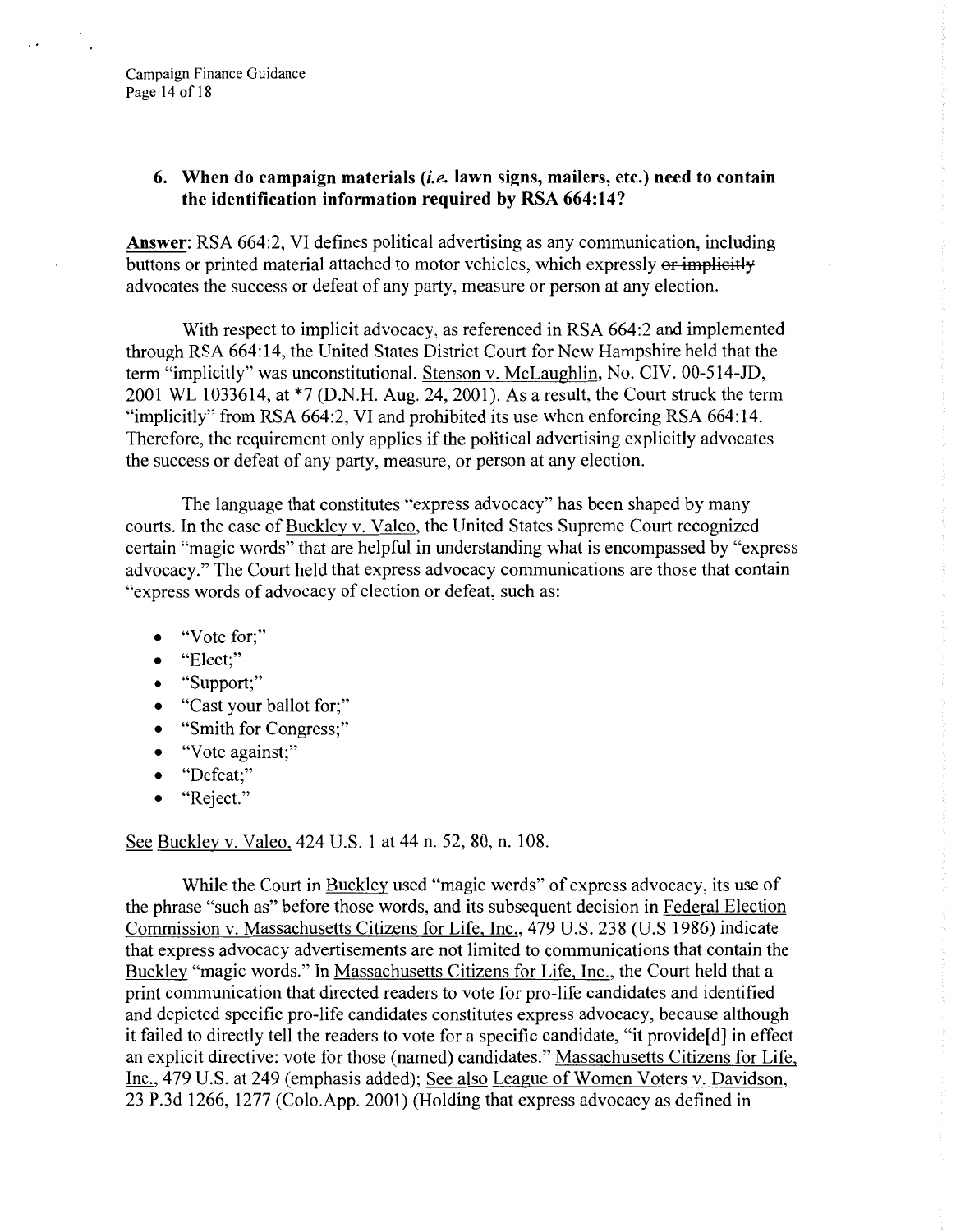#### Campaign Finance Guidance Page 15 of 18

Colorado statute required the use of the "magic words" from Buckley or other substantially similar and synonymous words).

In FEC v. Wisconsin Right to Life, the Supreme Court ruled that a court should find that an ad is the functional equivalent of express advocacy only if the ad is susceptible to no reasonable interpretation other than as an appeal to vote for or against a specific candidate. FEC v. Wisconsin Right to Life, 551 U.S. 449,470 (2007).

RSA 664: 14 requires all political advertising to be signed at the beginning or end with the names and addresses of the candidates, persons, or entity responsible for it.

If a document, mailer, or other form of communication meets the criteria of RSA 664:2, VI (as narrowed by Stenson), meaning that is expressly advocates for a candidate or measure, then the identification requirements of RSA 664: 17 apply. In the event a candidate or group fails to comply with this requirement, this Office has historically identified and contacted the entity responsible for the political advertisement, and provided them an opportunity to cure. For example, the entity responsible for the sign may write the required information on the sign, or apply a sticker with the same.

However, in 1995, the United States Supreme Court found that a "written election-related document. .. is often a personally crafted statement of a political viewpoint" and as such, "identification of the author against her will is particularly intrusive." McIntyre v. Ohio, 514 U.S. 334, 355, 357 (U.S. 1995). The Court held that the First Amendment protects the anonymity of political speech when conducted by an individual. Id. at 357. Consistent with McIntyre, this Office has reached determinations in some cases where a single individual is responsible for a political advertisement, and thus the constitutional protections of anonymity outlined in McIntyre have been applied.<sup>9</sup>

This protection of anonymity would not apply where one person in a group agrees to be the "responsible" person for a political advertisement.

## **7. Does the deadline to remove political advertising following an election, as imposed by RSA 664:17, apply to private property?**

### **Answer:** No.

RSA 664:17 states in relevant part that "[a] 1] political advertising shall be removed by the candidate no later than the second Friday following the election unless the election is a primary and the advertising concerns a candidate who is a winner in the primary."

<sup>9</sup>This Office notes that in the twenty-six years since McIntyre, many courts (including one within our federal circuit) have narrowed its application and upheld advertising disclosure requirements, even against individuals. See Bailey v. State. 900 F. Supp. 2d 75, 85-87 (D. Me 2011); Citizens United v. FEC, 558 U.S. 3 I 0, 366-7 I (2009).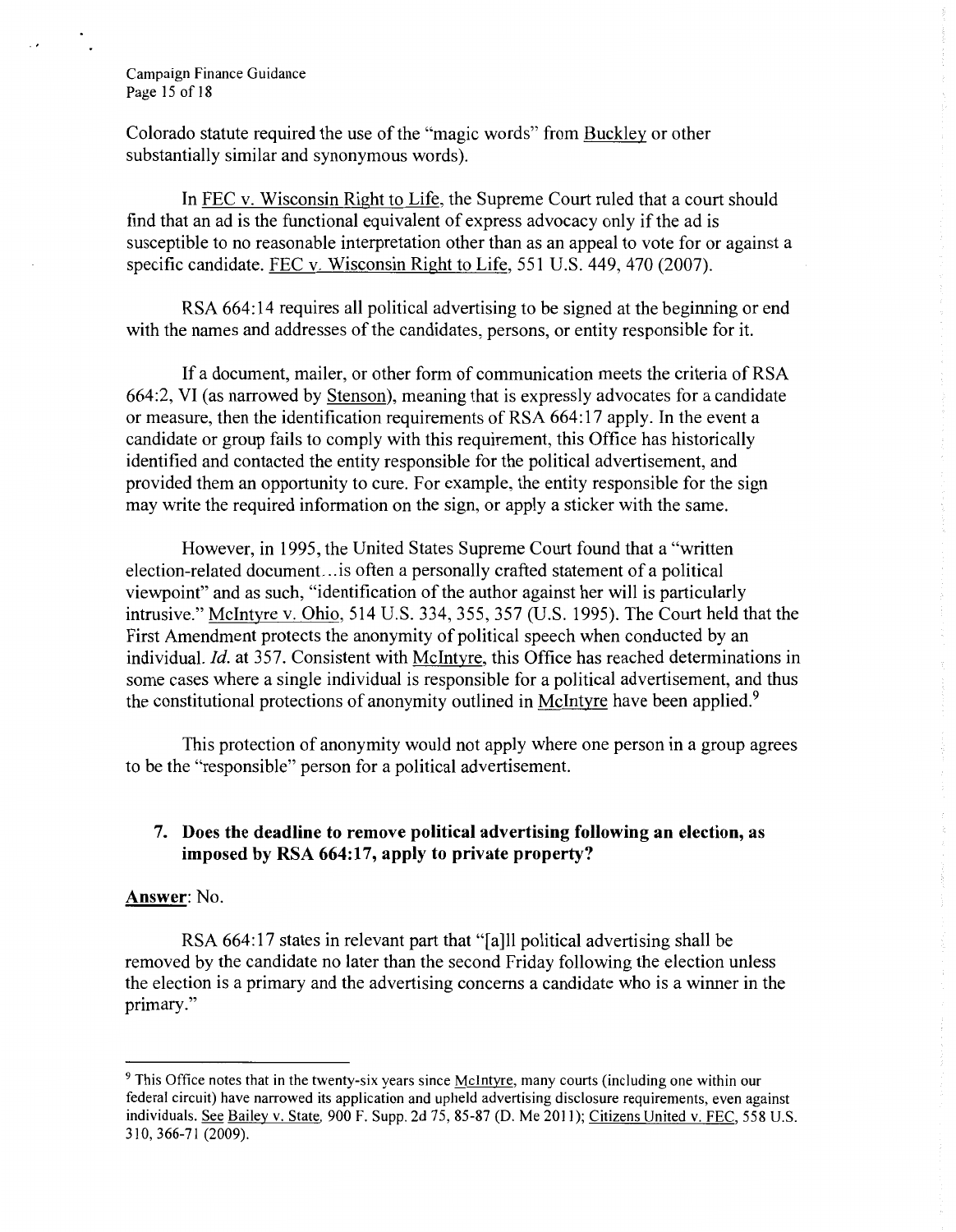Campaign Finance Guidance Page 16 of 18

However, under this statute, advertising placed on private property is not subject to any removal deadline. This Office has historically notified complainants that if they dislike political advertising remaining on private property, they would need to contact their town officials to determine if a local ordinance would be applicable. Otherwise, the law does not regulate what a private property owner can and cannot post on his/her own property.

It is also important to note, as this Office had previously addressed in its Letter to Senator David Pierce (January 29, 2014), that that the United States Supreme Court has held that a person may not be prohibited from maintaining a sign on his or her own private property that otherwise complies with law. "Special respect for individual liberty in home has long been part of our culture and our law [ ... ] that principle has special resonance when government seeks to constrain person's ability to speak there." City of Ladue v. Gilleo, 512 U.S. 43, 58 (U.S. [1994\).](https://1994).10)<sup>10</sup>

Furthermore, in the case of City of Painesville Bldg. Dep't v. Dworken & Bernstein Co., L.P.A, the court struck down durational limits on the posting of political signs on private property. 733 N.E.2d 1152, 1154 (Ohio 2000). The City of Painesville decision also cited numerous other courts that similarly struck down durational limits imposed upon political signs on private property.

## **8. What changes has House Bill 263 made to campaign finance reporting requirements?**

**Answer:** Simply put, House Bill 263 increases the expenditure threshold by which candidates and political committees are required to report pursuant to RSA 664:6.

It should be noted that the Bill listed amendments to RSA 664:6 in two different sections of House Bill 263. Under Section 168:4, it changes the threshold that would trigger reporting requirements, but did not amend the specific thresholds for the content of a statement of receipts and expenditures. However, under Section 168:10, the Bill wrote RSA 664:6 in its entirety, omitting its amendment to the reporting threshold, but outlining its amendments to the specific thresholds for the content of a statement of receipts and expenditures. This Office interprets these two sections in harmony with one another, to apply amendments to both the reporting threshold and the specific thresholds for the content of a statement of receipts and expenditures.

House Bill 263 has made the following changes to the above, as summarized in the tables below:

<sup>&</sup>lt;sup>10</sup> The Court in Gilleo also recognized its decision "by no means leaves the City powerless to address the ills that may be associated with residential signs. It bears mentioning that individual residents themselves have strong incentives to keep their own property values up and to prevent "visual clutter" in their own yards and neighborhoods—incentives markedly different from those of persons who erect signs on others' land, in others' neighborhoods, or on public property." Gilleo, 512 U.S. 58 (U.S. 1994).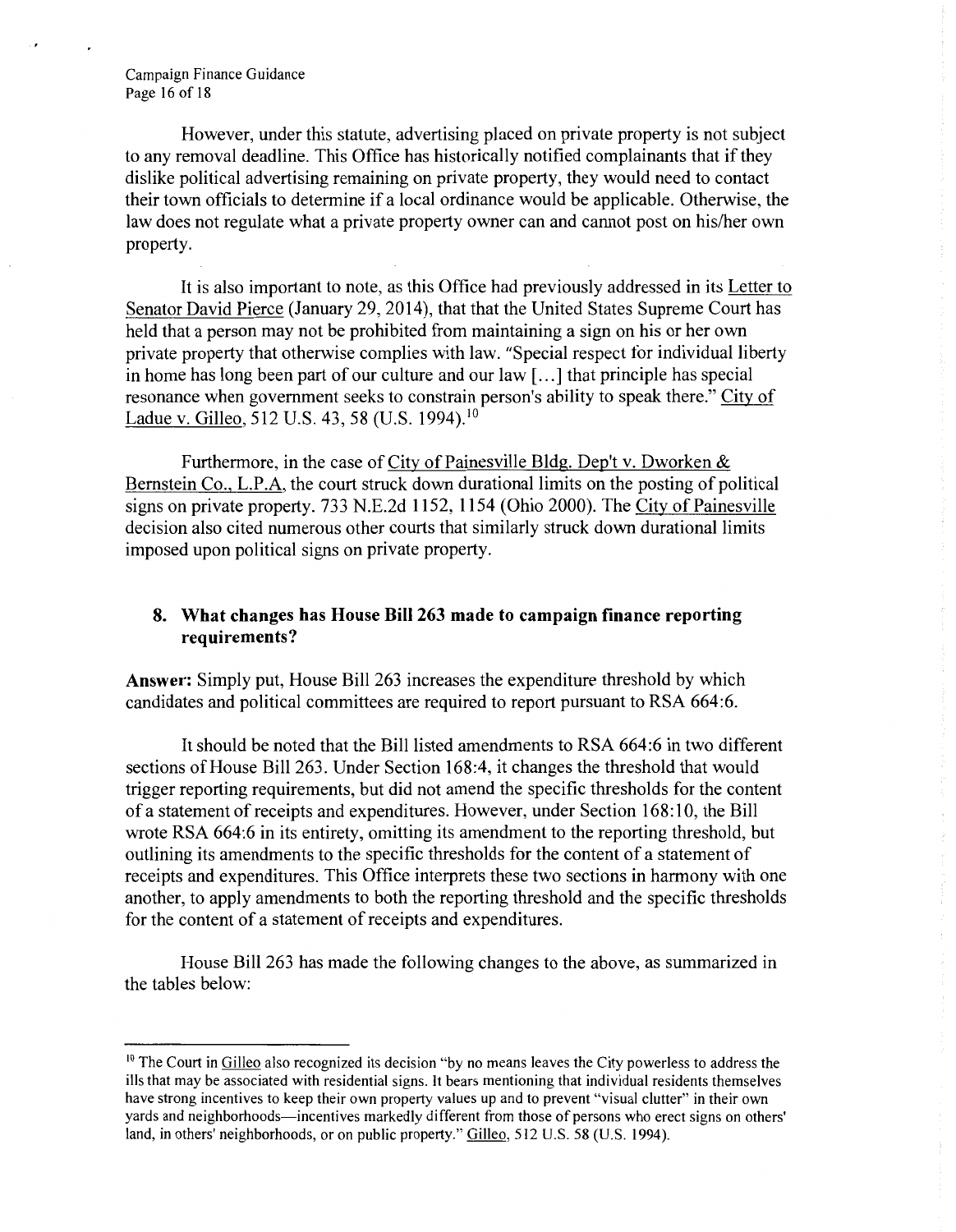Campaign Finance Guidance Page 17 of 18

| 100.5<br>Reporting Threshold Trigger - Receipts or Expenditures Exceed<br>tall |       |  |  |
|--------------------------------------------------------------------------------|-------|--|--|
| Before                                                                         | After |  |  |
|                                                                                |       |  |  |

This means that a political committee whose receipts or expenditures do not exceed \$1000 for a reporting period is not required to file a statement, *subject to an important caveat:* A duty arises to report after the election, at least once every 6 months, if the political committee has any debt, obligation, or surplus.

This requirement has no dollar value limitation. As a result  $-$  and for example  $-$  a political committee of a political party that had \$450 in receipts and \$350 in expenditures in the course of an election cycle for a primary election would have to report all receipts and expenditures for the first time within 6 months of the election. The committee would have to continue making 6 month reports until the balance for that election cycle reaches \$0.

However, it is expected that a political committee of a political party with surplus after the primary election would contribute that surplus to the committee's next election cycle account. In the above example, the \$100 surplus from the primary cycle would be contributed to that committee's account for the general election. This would allow the one report filed after the election to show an ending \$0 balance after all expenditures and the committee would have no further reporting obligation for receipts or expenditures for that primary election cycle. Alternatively, the committee can use those surplus funds for any purpose allowed by law.

If a political committee's accumulated receipts or accumulated expenditures for an election exceed \$1000, "the committee shall file a statement at the next reporting deadline, and shall continue to file at each reporting deadline." RSA 664:6, IV.

After the election for which a political committee was formed has ended, the committee ceases to exist once it has filed a report showing a zero balance. The zero balance could be achieved by spending a surplus, paying a deficit, or moving a surplus to a new political committee.

| Statement of Receipts and Expenditures Content Thresholds |       |                                                                      |       |                                                                          |       |                                                                                                 |                    |                                |       |
|-----------------------------------------------------------|-------|----------------------------------------------------------------------|-------|--------------------------------------------------------------------------|-------|-------------------------------------------------------------------------------------------------|--------------------|--------------------------------|-------|
| List receipts<br>Exceeding                                |       | Aggregate total<br>for each election<br>for each<br>contributor over |       | All receipts of $[x]$<br>value shall appear<br>as unitemized<br>receipts |       | Any listing that<br>exceeds and<br>individual's<br>$[x]$ to be<br>accompanied by<br>information | aggregate value of | List expenditures<br>exceeding |       |
| Before                                                    | After | Before                                                               | After | Before                                                                   | After | <b>Before</b>                                                                                   | After              | Before                         | After |
| \$25                                                      | \$50  | \$100                                                                | \$200 | \$25                                                                     | \$50  | \$100                                                                                           | \$200              | \$25                           | \$50  |